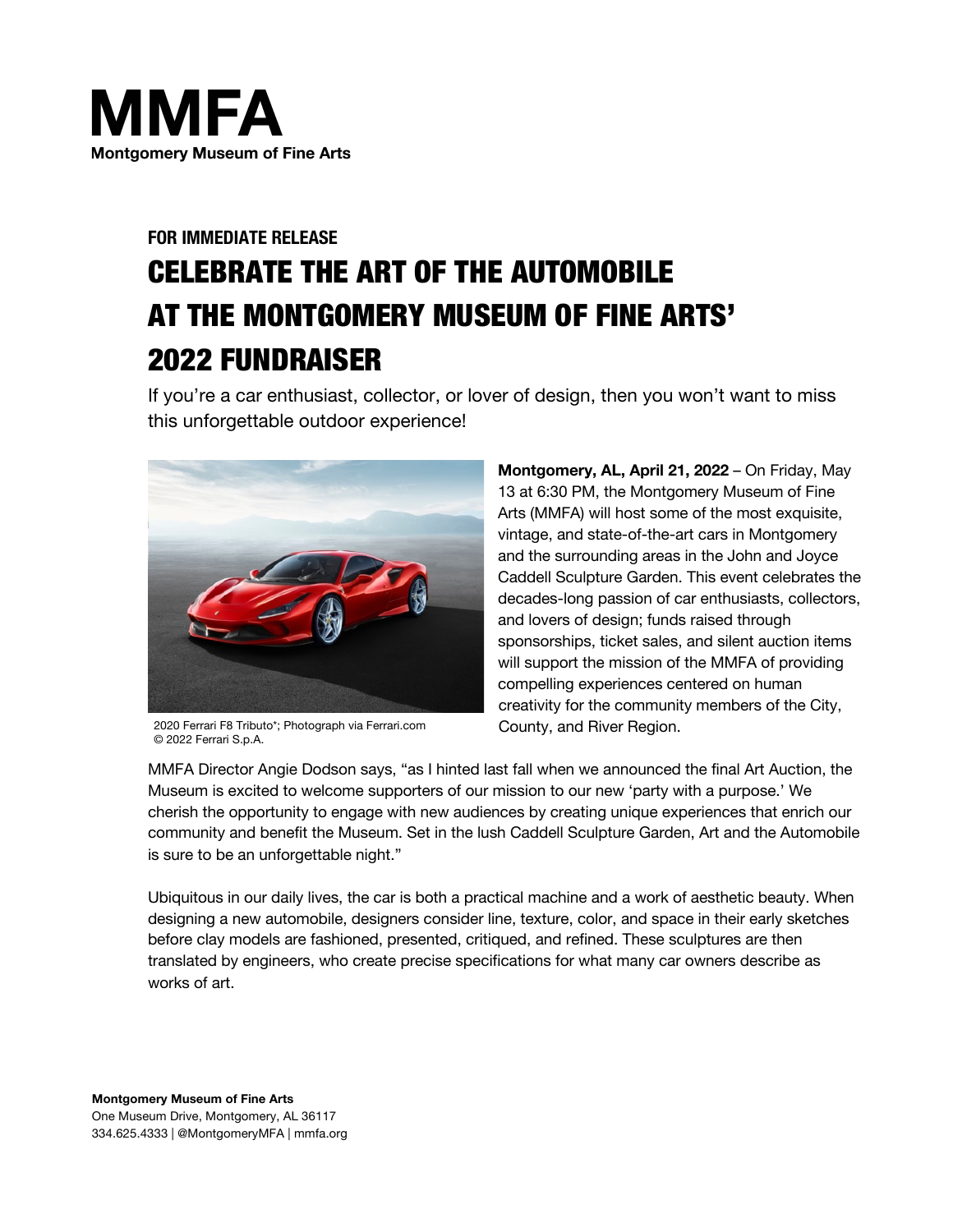At the event, auto enthusiasts, collectors, and design lovers are invited to enjoy a dozen vintage, luxury, and exotic automobiles—such as a 1933 Chrysler Imperial LeBaron and a 2020 Ferrari F8 Tributo—in the unique setting of the Caddell Sculpture Garden. In addition to the automobiles on view, attendees will also have the opportunity to bid on various experiences at a silent auction including a Porsche Driving Experience at Barber Motor Sports in Birmingham, tickets to the Auburn University vs. Alabama University football game, and many more auction items. Bidding will open online on May 6 with final bidding required in person on the evening of the event.



1971 Chevrolet Corvette\*; Photograph by Jerry Edmundson via Flickr

Tickets for the cocktail party and silent auction are \$60 per person and can be purchased at mmfa.org/automobile. In the event of inclement weather, only a limited selection of the automobiles will be on view, and the cocktail party and silent auction will be moved indoors.



1959 Porsche 356\*; Photograph by Rex Gray, via Flickr

Support for Art and the Automobile is provided by lead sponsors Laura and Barrie Harmon, with additional support from sponsors Baptist Health, Merrill, PowerSouth, and ServisFirst, and cosponsors Ball, Ball, Matthews & Novak, P.A., Beasley Allen Law Firm, Dixie Plumbing, Heating, and Air, Hans Heating and Air, Harmon Dennis Bradshaw, Jernigan and Jernigan, LLC., Raymond James, Rich's Car Wash, Rushton, Stakely, Johnston & Garrett, P.A., The Frazer Lanier Co., Troy Bank & Trust, and W.K. Upchurch Construction. Annual support for events at the

MMFA is provided by lead sponsors Lamar and MGMWERX, with additional support from sponsors Gene and Ray Ingram and Margaret and Jimmy Lowder, and co-sponsors Confero, Mary Lil Owens and Bill Little, Renasant Bank, and Synovus Bank. The Museum would also like to thank Alabama Power, Jud Blount (Vintage Hospitality Group), Pat and Pat Budny, Richard Conniff, Suzanne and Steve Davidson, Darlene and David Herrick, Davena and Nick Jernigan (Jernigan and Jernigan, LLC), Jack Ingram Motors, Knox Kershaw, Gage and Mark LeQuire, Cindy and Gaeton Lorino, Greyson McGowin, Bill Mitchell, Ryan Prewitt (Pêche Seafood Grill in NOLA), Marcela and Brian Richardson, Pat Ryan (Sanctuary Cigars), Joanne and Hank Staley, and Bonnie and Bubba Waters.

\* Note: Images are representative of automobiles that will be on view. For a complete list of cars, visit mmfa.org/automobile

#### **FOR YOUR SAFETY | COVID-19**

The MMFA remains committed to serving our members and visitors safely and responsibly, especially during the evolving COVID-19 pandemic. According to your comfort level, all Museum visitors are welcome to mask and encouraged to practice social distancing during their visit. If you are feeling ill or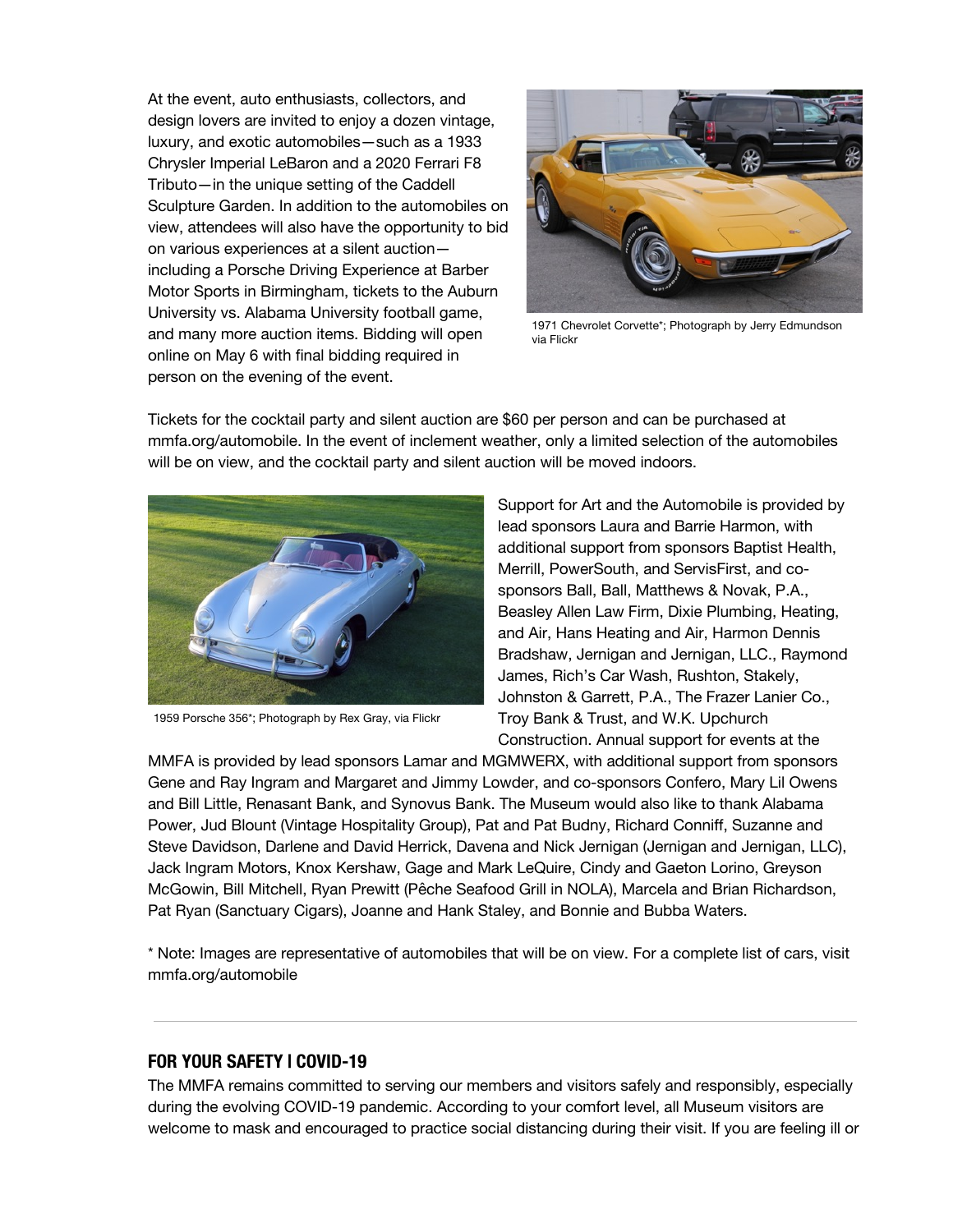have recently been exposed to COVID-19, please refer to CDC quarantine quidelines before visiting the Museum.

### **MMFA BACKGROUND**

The Montgomery Museum of Fine Arts was founded in 1930 by a group of local artists as a place for both exhibiting art and space for art education. The original intentions of our founders—to exhibit and teach—continue to inspire and inform every action and activity here at the Museum which, since 1988, has shared the 277-acre Blount Cultural Park with our partners across the lake at the celebrated Alabama Shakespeare Festival.

Today's MMFA visitors stroll through art-studded grounds and permanent collection galleries. They see compelling changing exhibitions and learn about art by playing in our interactive gallery, ArtWorks, making art in its bustling studios, or by participating in other engaging events and programs. And, as of late September 2018, MMFA visitors can now relax and recharge in the serenity of our stunning new three-acre sculpture garden.

While the Museum's collection is still home to the art of many of the regional artists who first established it, over time it has become known for its strength in American art and Old Master Prints. Recent, important acquisitions of art made by African American and Asian artists and works inspired by images and themes related to the experiences of these groups represent the breadth and depth of the lives and concerns of those who now call Montgomery and the River Region home. Through the exhibition of this work as well as the programs and events that help connect our communities with it, the MMFA is recognized as a leading arts and cultural resource here in the state and Southeastern region.

The MMFA is a department of the City of Montgomery and is supported by funds from the City of Montgomery, with additional funds from the Montgomery County Commission and the Montgomery Museum of Fine Arts Association. Programs are made possible, in part, by grants from the Alabama State Council on the Arts.

#### **GENERAL INFORMATION**

| WHAT:               | Art and the Automobile                                                                                       |
|---------------------|--------------------------------------------------------------------------------------------------------------|
| WHEN:               | Friday, May 13, 2022; 6:30-9:30 PM                                                                           |
| <b>WHERE:</b>       | Montgomery Museum of Fine Arts<br>Wynton M. Blount Cultural Park<br>One Museum Drive<br>Montgomery, AL 36117 |
| <b>INFORMATION:</b> | mmfa.org<br>334.625.4333<br>@MontgomeryMFA                                                                   |